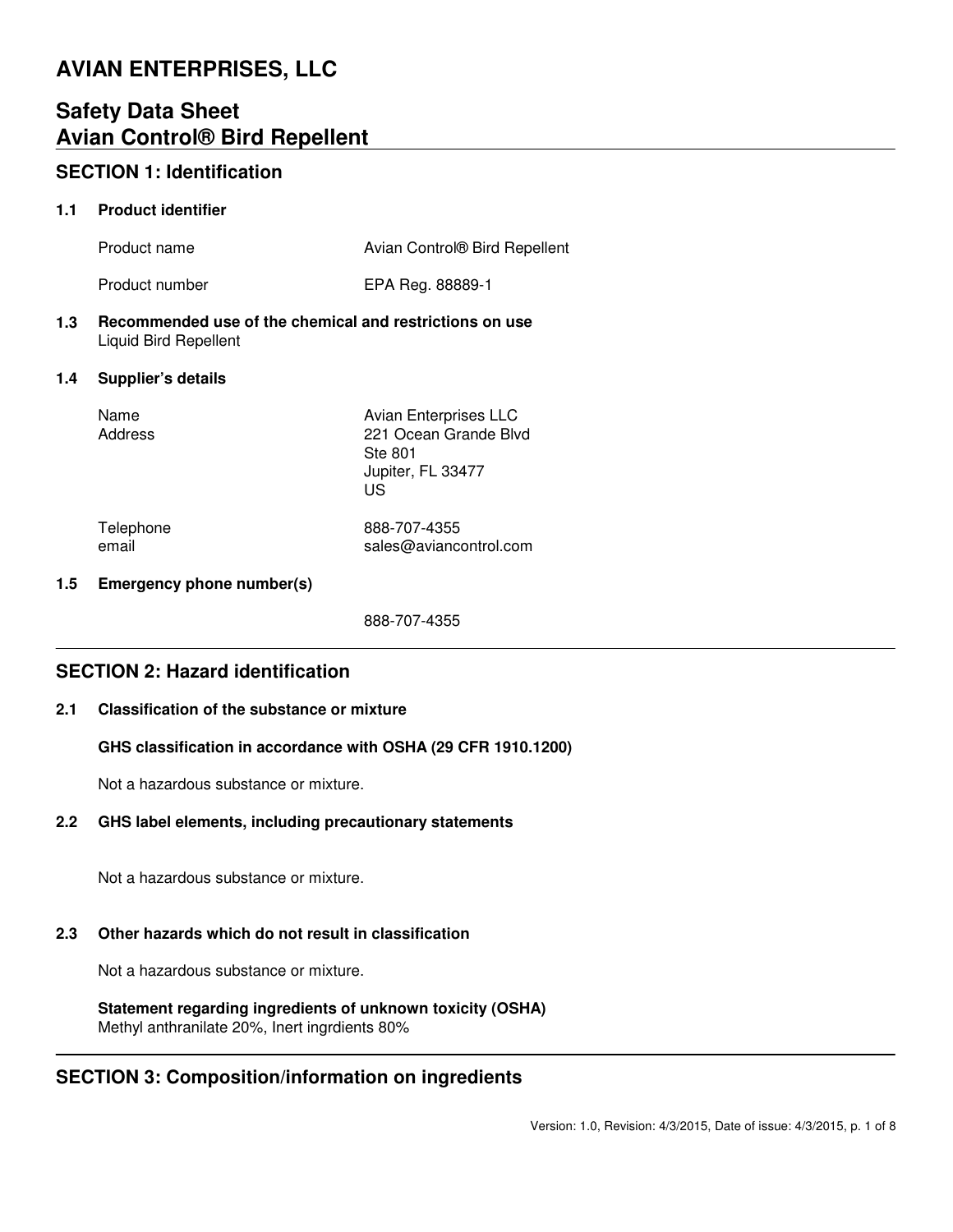### **3.2 Mixtures**

### **Hazardous components**

| <b>1. METHYL ANTHRANILATE</b><br>Concentration                                                             | 20 - 20 % (Weight)                                                                                                                                                                                                                                                                                                                         |  |
|------------------------------------------------------------------------------------------------------------|--------------------------------------------------------------------------------------------------------------------------------------------------------------------------------------------------------------------------------------------------------------------------------------------------------------------------------------------|--|
| Other names / synonyms                                                                                     | 2-(METHOXYCARBONYL) ANILINE; 2-AMINOBENZOIC ACID METHYL<br>ESTER; 2-CARBOMETHOXYANILINE; ANTHRANILIC ACID, METHYL<br>ESTER; METHY ORTHO-AMINOBENZOATE; METHYL 2-<br>AMINOBENZOATE; METHYL ANTHRANILATE; METHYL O-<br>AMINOBENZOATE; METHYLANTHRANILATE; NEROLI OIL, ARTIFICIAL;<br>O-AMINOBENZOIC ACID METHYL ESTER; O-CARBOMETHOXYANILINE |  |
| CAS no.                                                                                                    | 134-20-3                                                                                                                                                                                                                                                                                                                                   |  |
| - Methyl anthranilate is classified as a Generally REcognized as Safe (GRAS) coompound under 21 CFR 182-60 |                                                                                                                                                                                                                                                                                                                                            |  |
| 2. Trade secret                                                                                            |                                                                                                                                                                                                                                                                                                                                            |  |
| Concentration                                                                                              | 73 - 80 % (Weight)                                                                                                                                                                                                                                                                                                                         |  |
| Other names / synonyms                                                                                     | Trade secret                                                                                                                                                                                                                                                                                                                               |  |
| - Non-hazardous                                                                                            |                                                                                                                                                                                                                                                                                                                                            |  |
|                                                                                                            |                                                                                                                                                                                                                                                                                                                                            |  |
| 3. Trade secret<br>Concentration                                                                           | 0 - 7 % (Weight)                                                                                                                                                                                                                                                                                                                           |  |

Other names / synonyms Trade secret

- Non-hazardous

# **SECTION 4: First-aid measures**

# **4.1 Description of necessary first-aid measures**

| General advice          | Caution. Keep out of reach of children.<br>Caution. Causes moderate eye irritation. Harmful if absorbed through skin.<br>Avoid contact with skin, eyes and clothing. Wash thoroughly with soap and<br>water after handling and before eating, drinking, chewing gum using tobacco<br>or using the toilet.<br>To be used on Agricultural Commodities (Pome Fruit, Stone Fruit and Small<br>Fruit, Cereal Grains) and Non-Agricultural Sites including Turf,<br>Hydroseeding, Non-fish bearing bodies of water, Buildings and Structures |
|-------------------------|----------------------------------------------------------------------------------------------------------------------------------------------------------------------------------------------------------------------------------------------------------------------------------------------------------------------------------------------------------------------------------------------------------------------------------------------------------------------------------------------------------------------------------------|
| In case of skin contact | Take off contaminated clothing. Rinse skin immediately with plenty of wate<br>for 15 to 20 minutes. Call a poison control center or doctor for treatment<br>advice. Have the product container or label with you when calling a poison<br>control center or doctor, or going for treatment. You may contact the                                                                                                                                                                                                                        |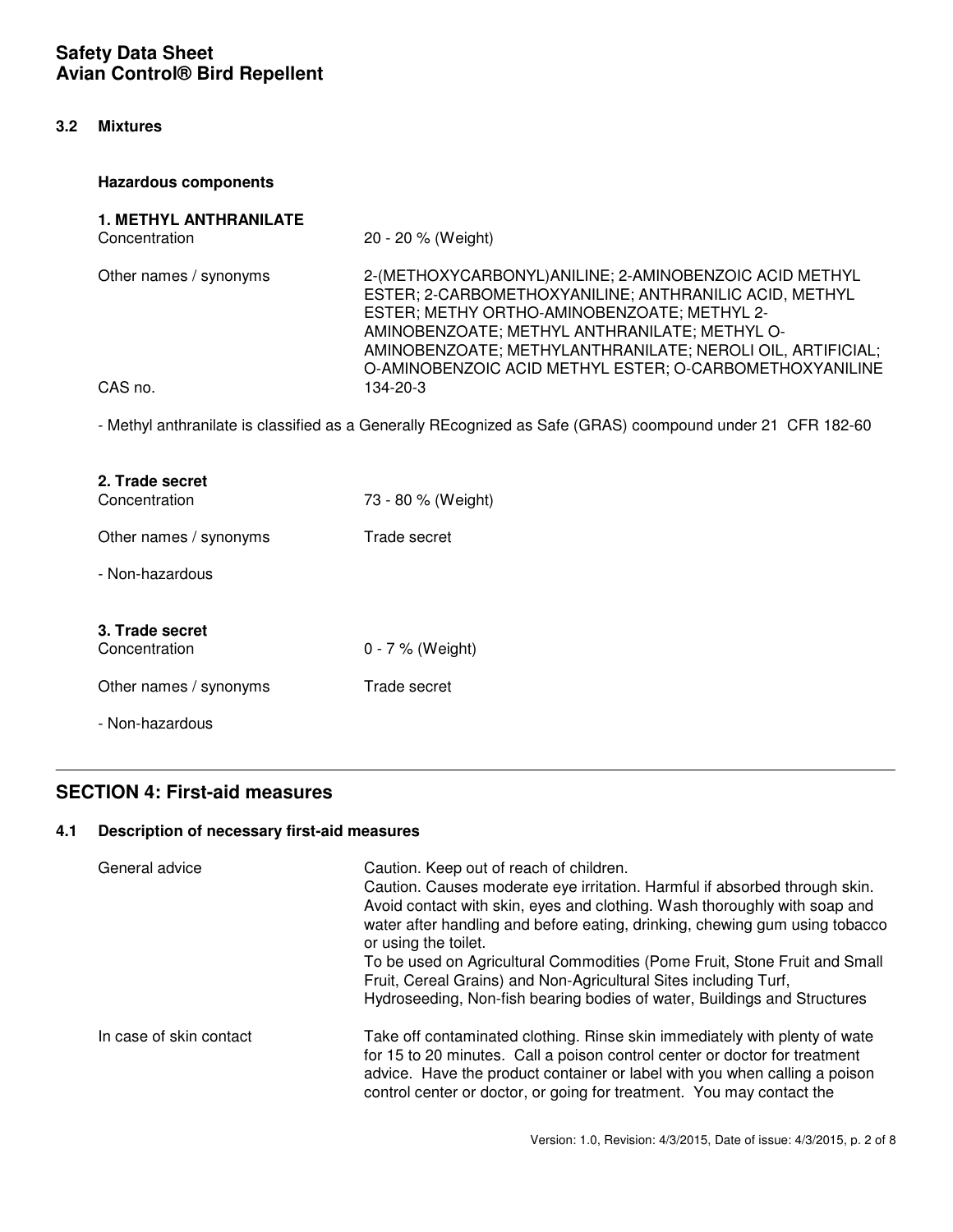National Poison Control Center at 800-900-4044 for emergency treatment information

### In case of eye contact Hold eye open and rinse slowly and gently with water for 15 to 20 minutes. Remove contact lenses, if present, after the first 5 minutes, then continue rinsing eye. Call a poison control center or doctor for treatment advice. Have the product container or label with you when calling a poison control center or doctor, or going for treatment. You may contact the National Poison Control Center at 800-900-4044 for emergency treatment information

# **SECTION 5: Fire-fighting measures**

- **5.1 Suitable extinguishing media** Non-flammable
- **5.2 Specific hazards arising from the chemical** None
- **5.3 Special protective actions for fire-fighters** Self-contained breathing apparatus and full bunker gear.

#### **Further information**

Use appropriate means to extinguish surrounding fire. Water may be used to cool containers. Dike and collect runnoff to prevent entry to drains or water bodies

### **SECTION 6: Accidental release measures**

### **6.1 Personal precautions, protective equipment and emergency procedures**

Prevent further leakage or spillage if safe to do so. Do not let product enter drains.

#### **6.2 Environmental precautions**

For terrestrial uses, do not apply directly to water, to areas where surface water is present, or to intertidal areas below the mean high water mark. Do not contaminate water when disposing of equipment washwater or rinsate. Pesticide is slightly toxic to fish and aquatic inverterbrates.

### **6.3 Methods and materials for containment and cleaning up**

Prevent further leakage or spillage if safe to do so. Do not let product enter drains. Discharge into the environment must be avoided. Soak up with inert absorbent material and dispose of as hazardous waste. Keep in suitable, closed containers for disposal.

# **SECTION 7: Handling and storage**

#### **7.2 Conditions for safe storage, including any incompatibilities**

Store only in original container, in a dry place, inaccessible to children, pets and domestic animals. Store apart form pesticides, fertilizers, food or feed that may cause cross-contamination from odor. Keep container closed when not in use.

# **SECTION 8: Exposure controls/personal protection**

#### **8.1 Control parameters**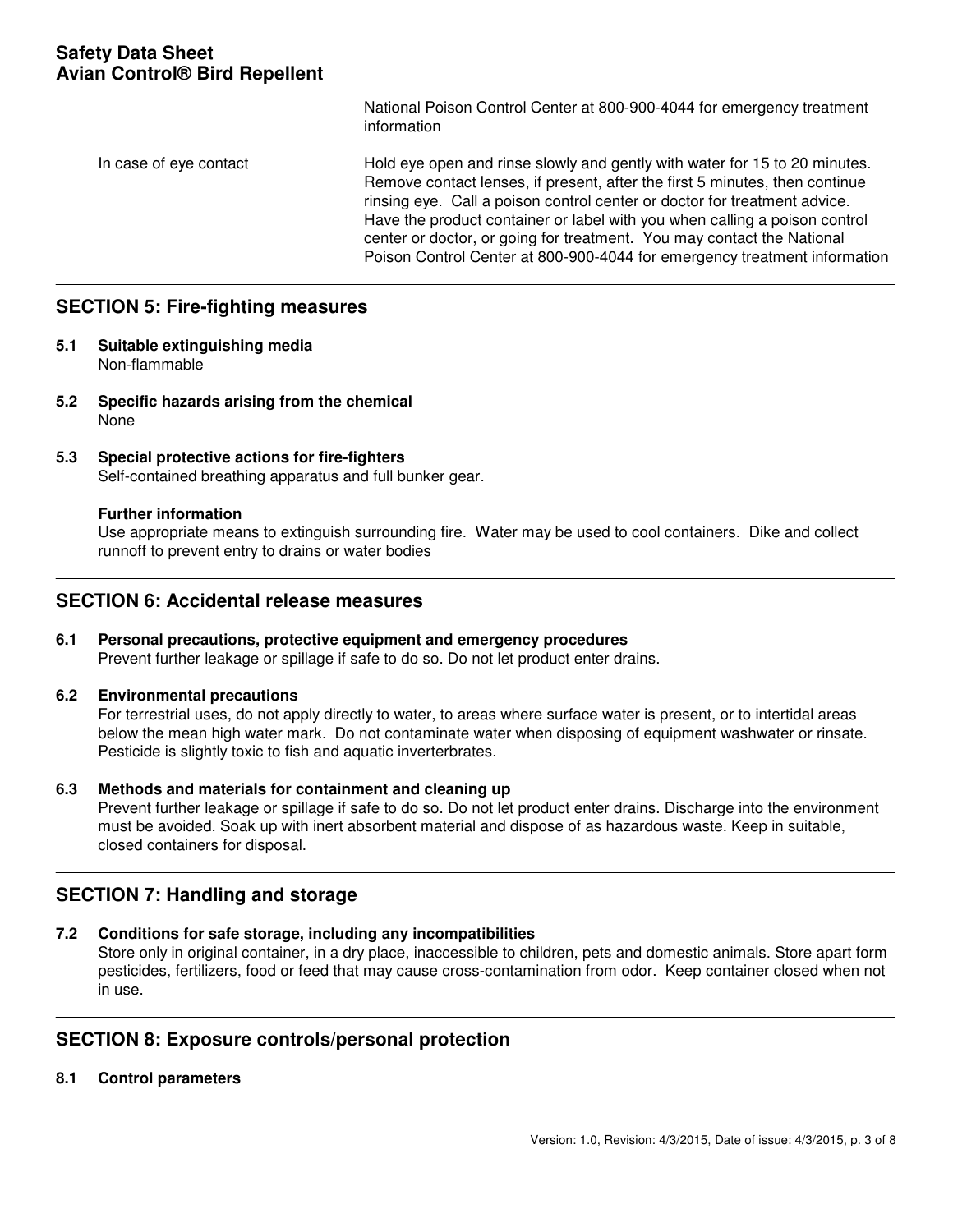### **1. METHYL ANTHRANILATE (CAS: 134-20-3)**

# **8.2 Appropriate engineering controls**

None

### **8.3 Individual protection measures, such as personal protective equipment (PPE)**

### **Skin protection**

Applicators and other handlers must wear: Long-sleeved shirt and long pants, waterproof gloves, shoes plus socks. In California, pesticide handlers (mixers, loaders, applicators) must also wear coveralls over normal work clothes and must not prepare spray solutions using more than 50 gallons of Avian Control per day. Harvesters must wear gloves and long sleeved shirts.

# **SECTION 9: Physical and chemical properties**

### **Information on basic physical and chemical properties**

| Appearance/form                         | Amber liquid                     |
|-----------------------------------------|----------------------------------|
| Odor                                    | Grape or mint                    |
| Odor threshold                          | No data available.               |
| рH                                      | 6.5 to 7.5                       |
| Melting point/freezing point            | Will not freeze                  |
| Initial boiling point and boiling range | over 212F                        |
| Flash point                             | > 248F                           |
| Evaporation rate                        | No data available.               |
| Flammability (solid, gas)               | N/A                              |
| Upper/lower flammability limits         | Non-flammable                    |
| Upper/lower explosive limits            | N/A                              |
| Vapor pressure                          | N/A                              |
| Vapor density                           | N/A                              |
| Relative density                        | 1.062 at 21C                     |
| Solubility(ies)                         | Alcohol, solvents, vegtable oils |
| Partition coefficient: n-octanol/water  | No data available.               |
| Auto-ignition temperature               | N/A                              |
| Decomposition temperature               | >212F                            |
| Viscosity                               | No data available.               |
| <b>Explosive properties</b>             | N/A                              |
| Oxidizing properties                    | N/A                              |

# **SECTION 10: Stability and reactivity**

# **10.1 Reactivity**

None

**10.2 Chemical stability Stable** 

### **10.3 Possibility of hazardous reactions** None

# **10.4 Conditions to avoid**

Extreme temperature and humidity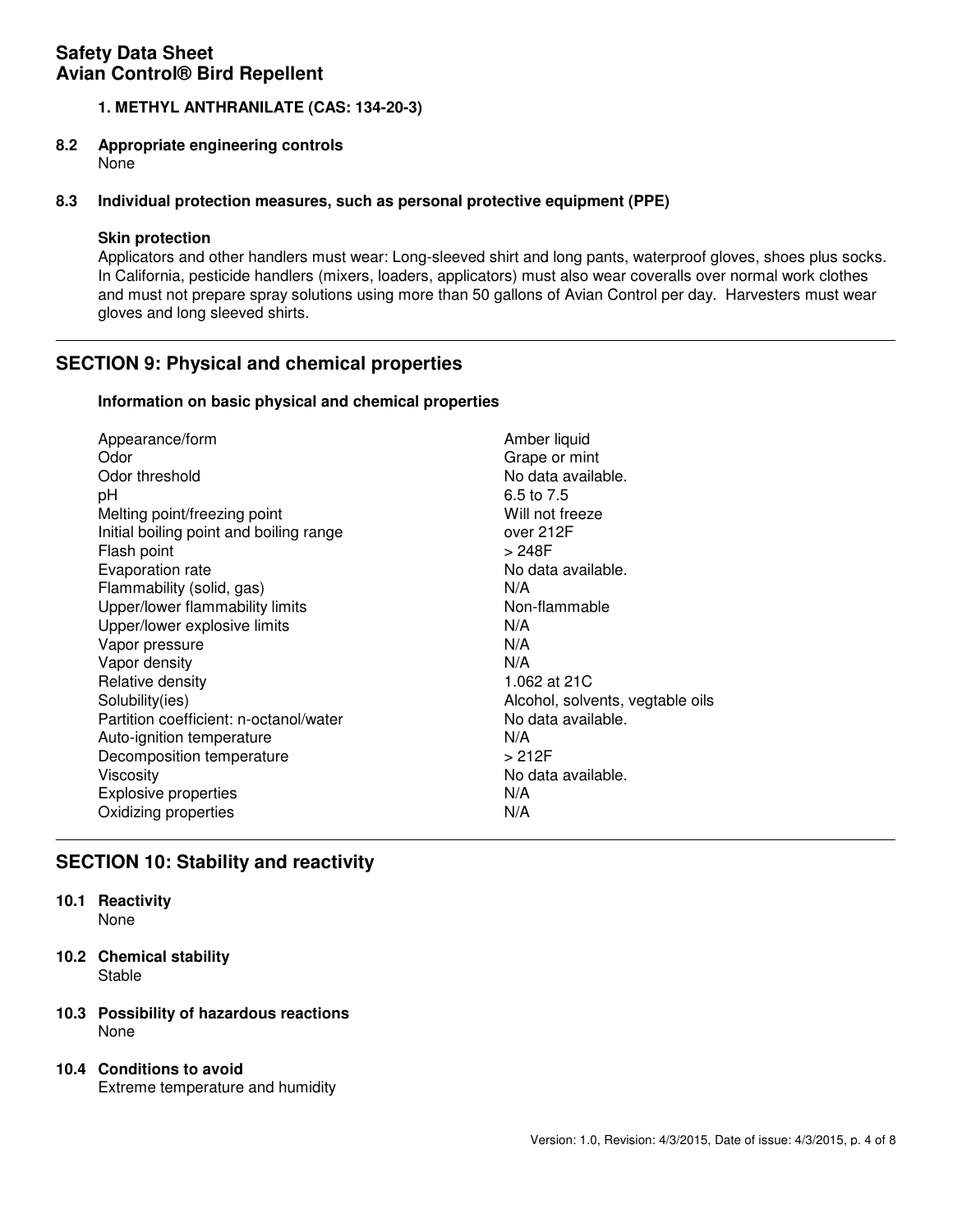- **10.5 Incompatible materials** Oxidizing agents
- **10.6 Hazardous decomposition products** None

# **SECTION 11: Toxicological information**

#### **Information on toxicological effects**

### **Acute toxicity**

Method: P320.UPD Species: Rat Routes of exposure: Oral Effective dose: 5,000 mg/kg Exposure time: 14 days Results: No toxicity observed

### **Skin corrosion/irritation**

Method: P326 Species: Rabbit Routes of exposure: Dermal Effective dose: Direct application Exposure time: 4 hours Results: Slight irritation

#### **Serious eye damage/irritation**

Method: P324 Species: Rabbit Routes of exposure: Ocular Effective dose: 0.1 ml. Exposure time: One hour Results: Moderately irritating

#### **Respiratory or skin sensitization**

ModeratMethod: P328 Species: Guinea Pig Routes of exposure: Dermal Effective dose: Diredct application Exposure time: 21 days Results: Not a contact sensitizer

#### **Germ cell mutagenicity**

Method: Species: Routes of exposure: Effective dose: Exposure time: Results: Not listed

#### **Carcinogenicity**

Method: Species: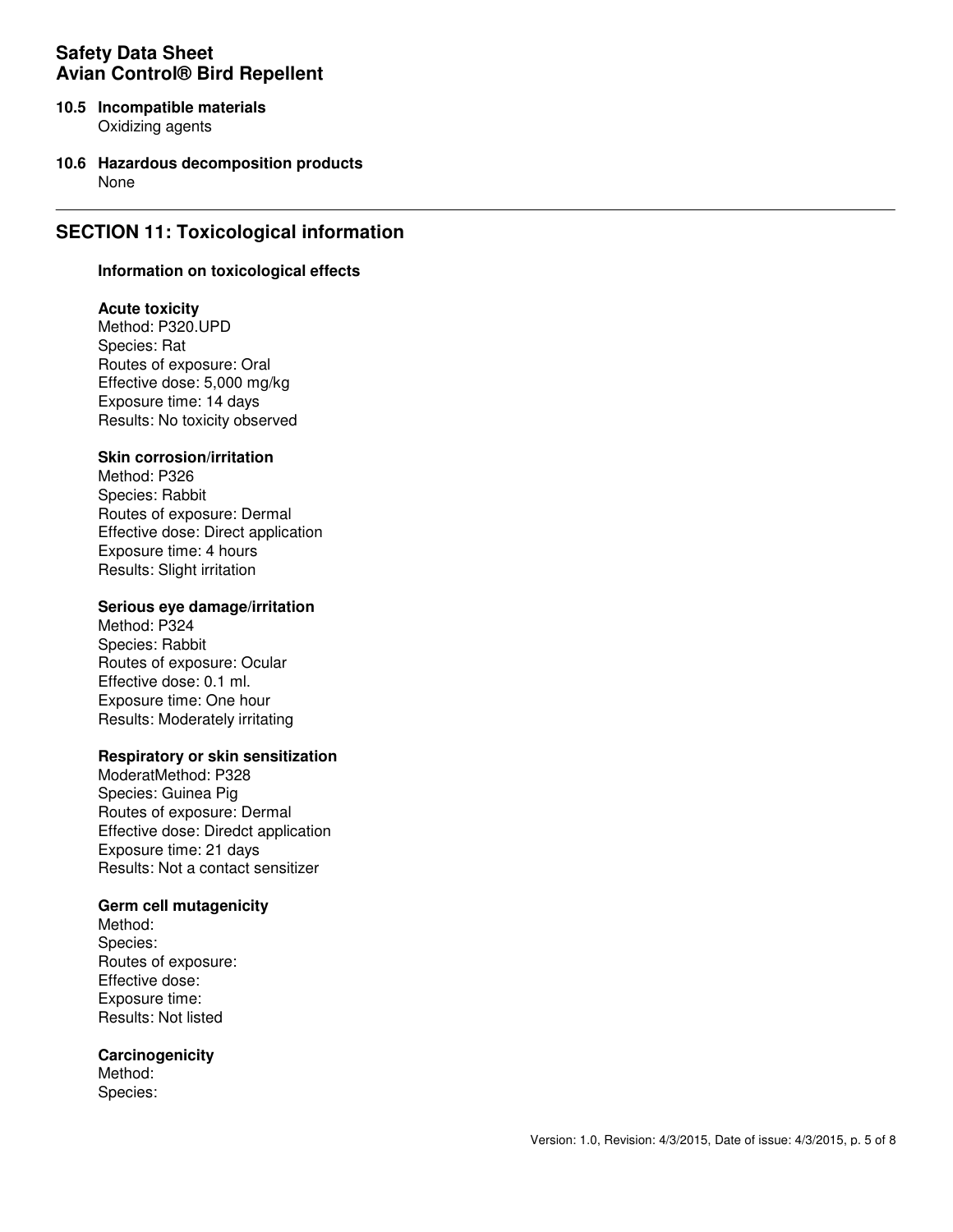Routes of exposure: Effective dose: Exposure time: Results: Not listed

#### **Reproductive toxicity**

Method: Species: Routes of exposure: Effective dose: Exposure time: Results: No evidence of mutagenic effects in in vivo and in vitro assays

### **Summary of evaluation of the CMR properties**

None

#### **STOT-single exposure**

Method: Species: Routes of exposure: Effective dose: Exposure time: Results: None

#### **STOT-repeated exposure**

Method: Species: Routes of exposure: Effective dose: Exposure time: Results: None

#### **Aspiration hazard**

Method: Species: Routes of exposure: Effective dose: Exposure time: Results: None

# **SECTION 12: Ecological information**

#### **Toxicity**

For terrestrial uses, do not apply directly to water, to areas where surface water is present, or to intertidal areas below the mean high water mark. Do not contaminate water when disposing of equipment washwater or rinsate. Pesticide is slightly toxic to fish and aquatic inverterbrates.

### **Persistence and degradability**

Readily biodegradable

**Bioaccumulative potential** None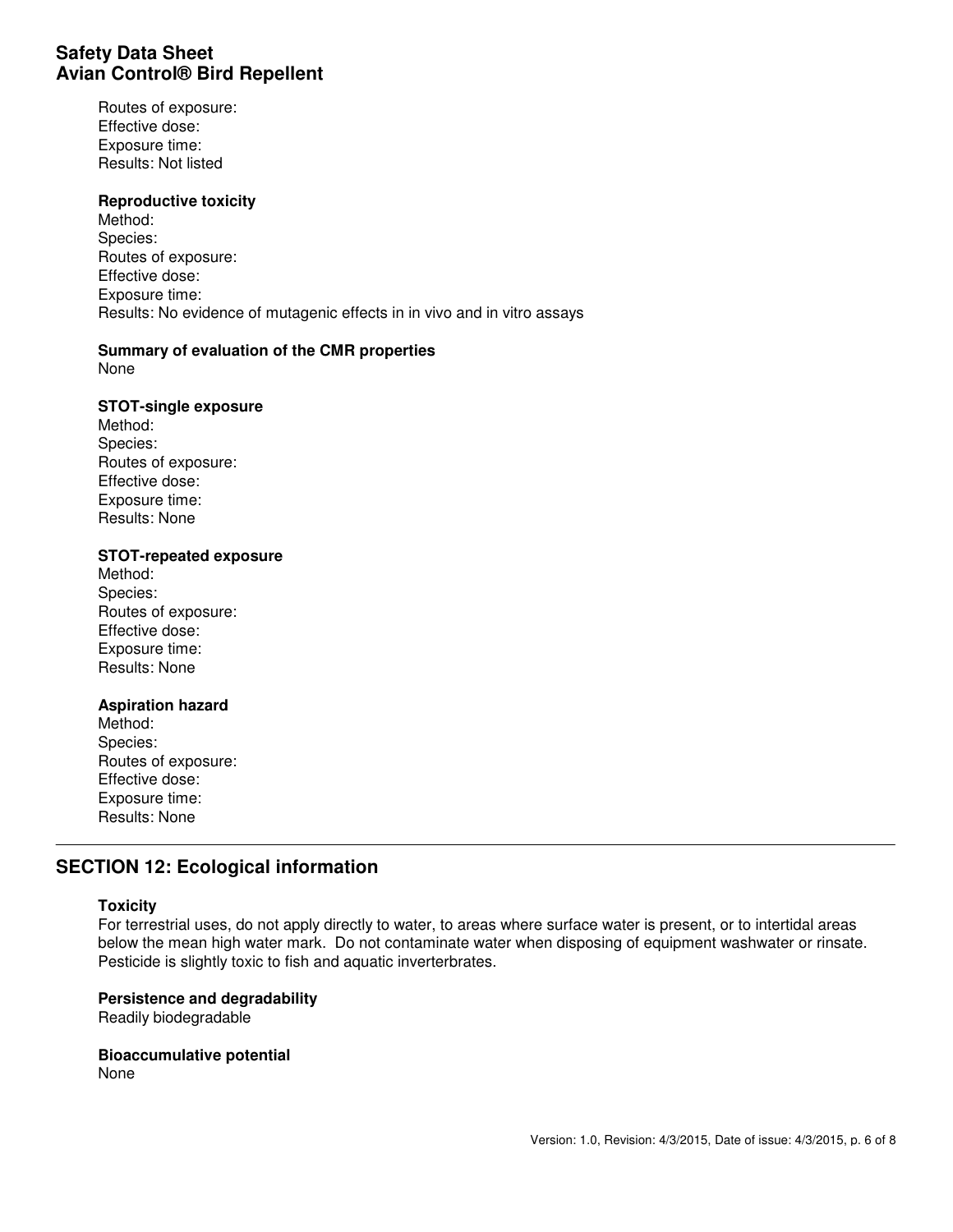**Mobility in soil** None

**Results of PBT and vPvB assessment** N/A

# **SECTION 13: Disposal considerations**

### **Disposal of the product**

Product or rinse water that cannot be used according to label instructions must be disposed of accodring to Federal or State procedures. Wastes resulting from the use of this product may be disposed of on site or at an approved waste disposal facility.

### **Disposal of contaminated packaging**

Nonrefillable container(five gallons or less): Nonrefillable container. Do not reuse or refill this conatiner. Offer for recycling, if available. Clean container promptly after empting. Triple rinse as follows: Empty the remaining contents into aplication equipment or a mix tank and drain for 10 seconds after the flow begins to drip. Fill container 1/4 full with water and recap. Shake for 10 seconds. Pour rinsate into aplication equipment or mix tank or store rinsate for later use or disposal. Drain for 10 seconds after flow begins to drip. Repeat this procedure two more times.

Nonrefillable Container (greater than five gallons): Nonrefillable container. Do Not reuse or refill this container. Offer for recycling, if avilable. Clean container promptly after emptying. Triple rinse aas follows: empty the remaining contents into application equipment of a mix tank. Fill container 1/4 full with water. Replace and tighten closures. Tip container on its side and roll it back and forth, ensuring at least one complete revolution, for 30 seconds. Stand the container on its end and tip it back and forth several times. Turn the container over onto its other end and tip it back and forth several times. Empty the rinsate into application equipment

# **SECTION 14: Transport information**

**DOT (US)** Not dangerous goods

**IMDG** Not dangerous goods

**IATA**

Not dangerous goods

# **SECTION 15: Regulatory information**

#### **15.1 Safety, health and environmental regulations specific for the product in question**

#### **California Prop. 65 Components**

This product does not contain any chemicals known to State of California to cause cancer, birth defects, or any other reproductive harm.

#### **SARA 302 Components**

No chemicals in this material are subject to the reporting requirements of SARA Title III, Section 302.

#### **SARA 311/312 Hazards**

N/A